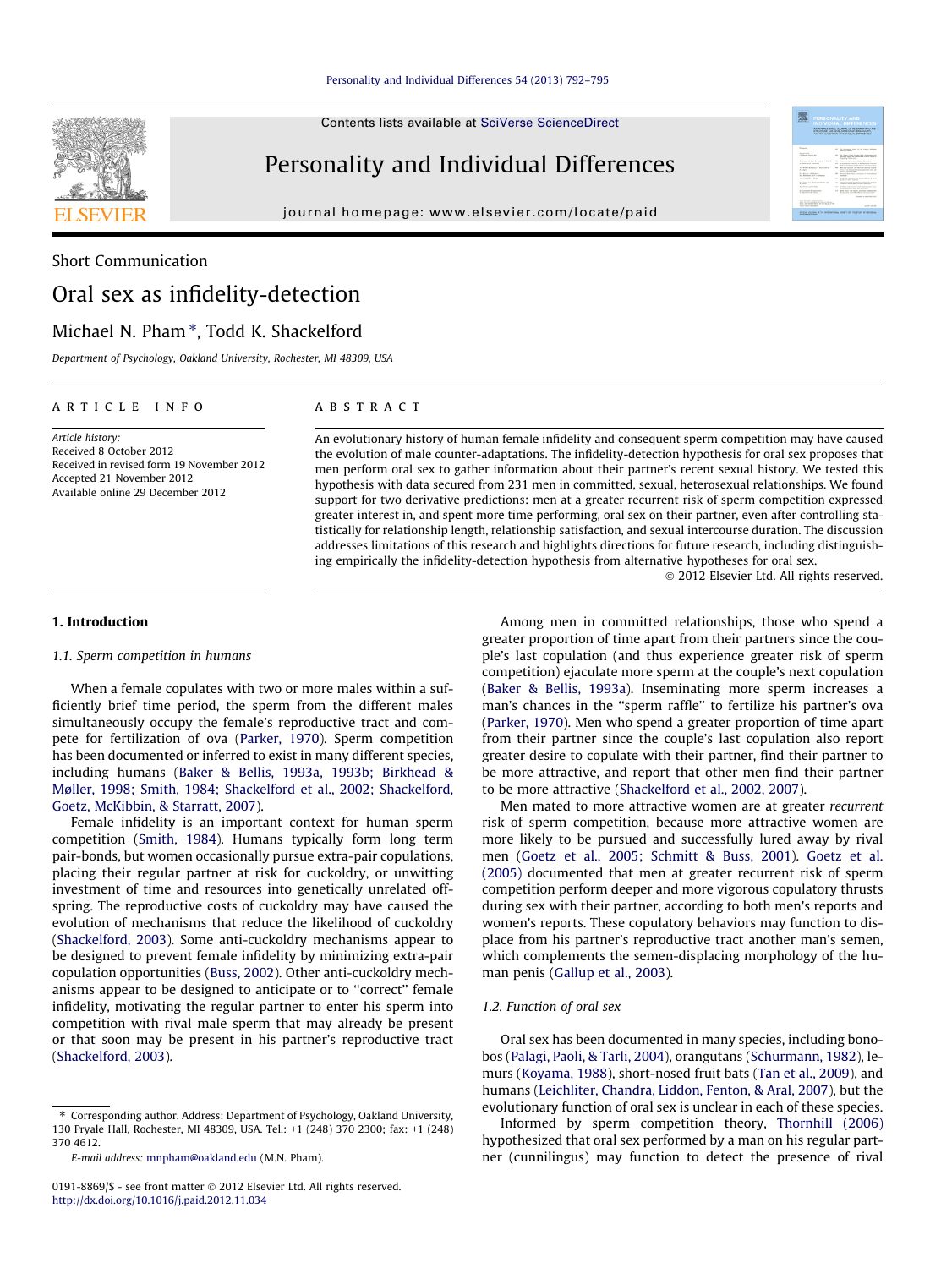semen following her sexual infidelity. Cunnilingus may allow men to taste and smell rival semen near or within the vagina, providing cues to a woman's recent sexual history. This hypothesis was inspired by research on non-humans documenting the increased frequency of male genital licking and sniffing during female oestrus ([Dugmore, Bailey, & Evans, 1984; Palagi, Telara, & Borgognini,](#page-2-0) [2003; Pennington, Albright, & Callahan, 1986](#page-2-0)), as well one study in humans documenting that men rate vaginal fluid as more pleasant-smelling when the woman is at peak fertility ([Doty, Ford,](#page-2-0) [Preti, & Huggins, 1975\)](#page-2-0).

In the present study, we test the infidelity-detection hypothesis of oral sex: if cunnilingus functions to detect rival semen, then men at greater recurrent risk of sperm competition will report greater interest in performing cunnilingus on their partner (Prediction 1) and will perform cunnilingus for a longer duration, to better detect rival semen (Prediction 2).

Men engage in lengthier durations of sexual intercourse with more attractive women [\(Goetz et al., 2005](#page-2-0)), so the predicted greater duration of cunnilingus for men at greater recurrent risk of sperm competition may be a byproduct of sexual intercourse duration. Men's relationship satisfaction and the length of the relationship also are correlated with the performance and frequency of oral sex [\(Santtila et al., 2008](#page-2-0)). We assess and control statistically for these potential confounds in tests of the predictions.

#### 2. Method

#### 2.1. Participants

Two hundred and thirty-one men in a committed, sexual relationship lasting at least one year participated, in exchange for extra credit in a course. All participants reported having had sex with their partner at least once in the past week. The mean participant age was 25.2 years ( $SD = 7.8$ ) and the mean relationship length was 43.4 months (SD = 56.9).

#### 2.2. Materials

Participants reported their age and current relationship length on a questionnaire. Following [Shackelford et al. \(2002, 2007\)](#page-3-0), participants answered four questions about the attractiveness of their partner on a Likert-type scale ranging from 0 (Not at all) to 9 (Extremely): How (1) physically attractive and (2) sexually attractive do you find your partner? How (3) physically attractive and (4) sexually attractive do other men find your partner?

Participants answered questions about their most recent sexual encounter with their partner on a Likert-type scale, including: duration of sexual intercourse ( $0$  = Less time than is typical,  $9$  = More time than is typical), own interest in performing oral sex  $(0 = Less$ interested or excited than is typical for me,  $9$  = More interested or ex-

|  | cited than is typical for me), and duration of oral sex $(0 = Less time$ |  |  |  |
|--|--------------------------------------------------------------------------|--|--|--|
|  | than is typical for me, 9 = More time than is typical for me).           |  |  |  |

Finally, and following [Shackelford et al. \(2002, 2007\),](#page-3-0) participants answered four questions about their relationship satisfaction on a Likert-type scale ranging from 0 (Not at all) to 9 (Extremely): how (1) sexually satisfied, (2) emotionally satisfied, and (3) overall satisfied are you with your partner?, and (4) how committed are you to your partner?

#### 2.3. Procedures

Potential male participants were asked if they were at least 18 years of age and in a heterosexual committed relationship. Those who qualified were asked to sign a consent form and to complete a questionnaire. Participants were asked to place the completed questionnaire in an envelope that they then sealed, and to place the consent form in a separate envelope, to retain anonymity.

#### 3. Results

Following [Goetz et al. \(2005\)](#page-2-0), we constructed a relationship sat*isfaction* measure ( $\alpha$  = .85) from the mean of four variables: sexual satisfaction, emotional satisfaction, overall satisfaction, and commitment to partner. Also following [Goetz et al. \(2005\)](#page-2-0), we constructed a recurrent risk of sperm competition measure ( $\alpha$  = .83) from the mean of four variables: how sexually and physically attractive the participant views his partner, and how sexually and physically attractive the participant believes other men view his partner. Before conducting analyses, we logarithmically transformed the relationship length variable to correct for significant skew ([Tabachnick & Fidell, 2006](#page-3-0)).

Table 1 displays the zero-order correlations among the target variables. Recurrent risk of sperm competition was positively correlated with men's interest in performing cunnilingus and the duration of cunnilingus. Reports on the two oral sex variables also were correlated with reports on the potentially confounding variables: relationship satisfaction, relationship length, and duration of sexual intercourse. To identify the unique effects that recurrent risk of sperm competition may have on the two oral sex variables, we conducted multiple regression analyses to control for these confounds (see [Table 2\)](#page-2-0).

The results of the multiple regression analyses support Predictions 1 and 2: Men at greater recurrent risk of sperm competition reported greater interest in performing cunnilingus on their partner and performed cunnilingus for a longer duration, controlling for relationship length, relationship satisfaction, and duration of sexual intercourse.

#### Table 1

Zero-order correlations among key variables.

|                                                                                                                                                                          | Recurrent<br>risk                                               | Relationship<br>satisfaction  | Relationship length<br>(log transform) | Duration of<br>intercourse  | Interest in performing<br>oral sex |
|--------------------------------------------------------------------------------------------------------------------------------------------------------------------------|-----------------------------------------------------------------|-------------------------------|----------------------------------------|-----------------------------|------------------------------------|
| Recurrent risk<br>Relationship satisfaction<br>Relationship length (log transform)<br>Duration of intercourse<br>Interest in performing oral sex<br>Duration of oral sex | $.56^{}$<br>$-.20^{\degree}$<br>$.23***$<br>$.26***$<br>$24$ ** | .00<br>.16<br>$.23***$<br>.12 | $-.06$<br>.01<br>$-.07$                | л<br>$\cdot$ 11<br>$.31***$ | $.40^{**}$                         |

 $N = 231$  men.

 $p < .05$ , (two-tailed).

 $p < .01$  (two-tailed).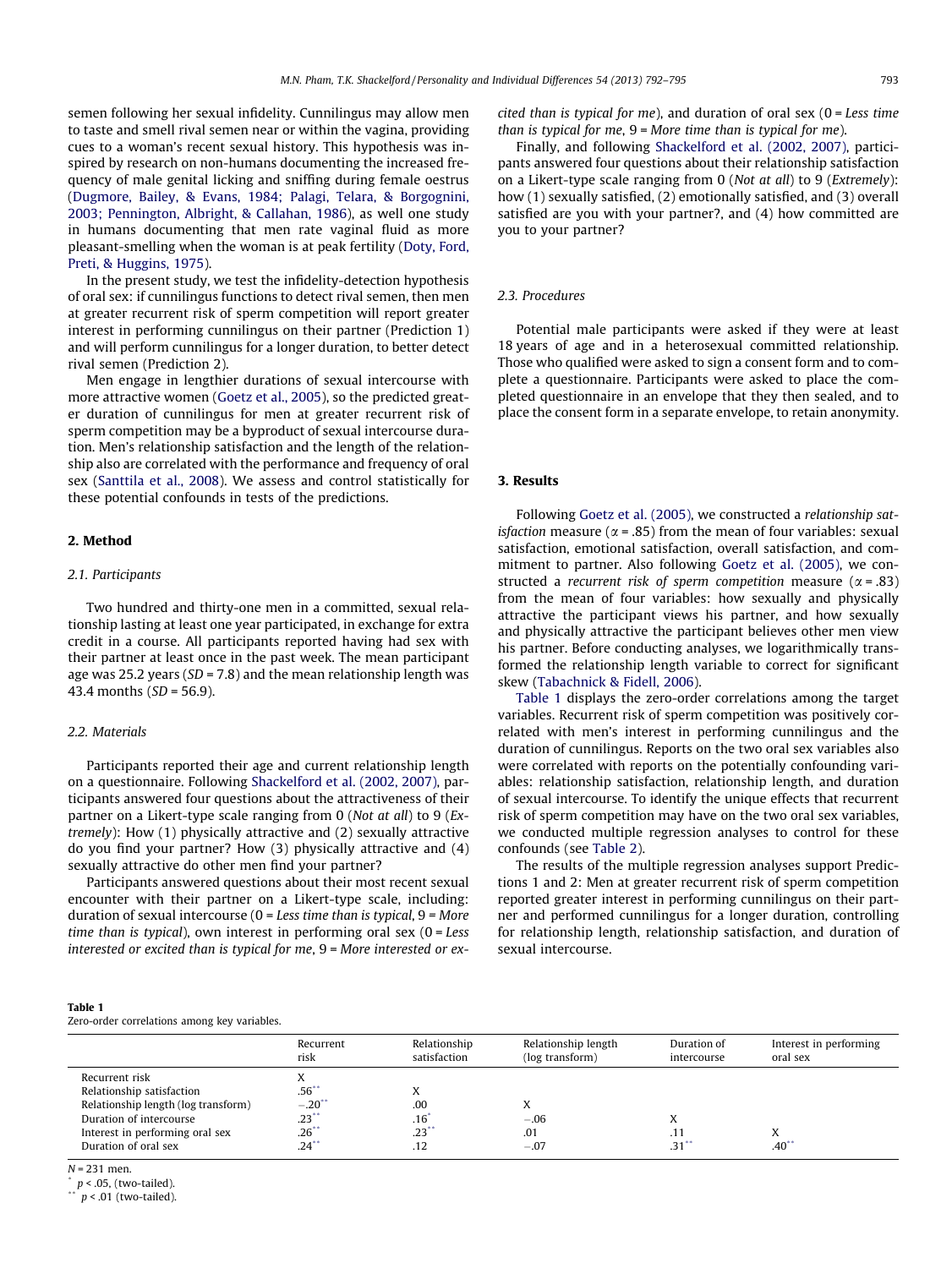#### <span id="page-2-0"></span>Table 2 Multiple regression analyses assessing relationships between recurrent risk of sperm competition and oral sex variables, controlling for relationship length, relationship

satisfaction, and duration of intercourse. Predictor variable Recurrent risk and Relationship length (log transform) Relationship satisfaction and Duration of intercourse

|                                                         | Recurrent risk |               | Relationship length (log transform) |               | Relationship satisfaction |                | Duration of intercourse |                 |  |  |
|---------------------------------------------------------|----------------|---------------|-------------------------------------|---------------|---------------------------|----------------|-------------------------|-----------------|--|--|
| Outcome variable                                        |                |               |                                     |               |                           |                |                         |                 |  |  |
| Interest in performing oral sex<br>Duration of oral sex | .20<br>.19     | 2.48'<br>2.40 | .05<br>$-.02$                       | .80<br>$-.31$ | .<br>$-.02$               | 1.37<br>$-.33$ | .05<br>.27              | 15<br>$4.27***$ |  |  |

 $N = 231$  men.

 $B$  = standardized beta coefficient,  $t$  = test statistic associated with B.

 $p < .05$ , (two-tailed).

 $p < .001$  (two-tailed).

#### 4. Discussion

This is the first study to test an evolutionary explanation for oral sex in humans. The results support the hypothesis that cunnilingus may function to detect female infidelity ([Thornhill, 2006](#page-3-0)). Men mated to more attractive women—and, therefore, exposed to a greater recurrent risk of sperm competition—report greater interest in performing cunnilingus on their partner and report performing cunnilingus for a longer duration, supporting Predictions 1 and 2. These effects remained even after controlling statistically for the potential confounds of relationship length, men's relationship satisfaction, and the duration of sexual intercourse.

An alternative explanation for the current results is that cunnilingus facilities sperm retention via orgasm, and that men at greater recurrent risk of sperm competition may be particularly likely to perform cunnilingus. Women who receive oral sex are more likely to experience orgasm at a given copulatory event than are women who do not receive oral sex (Backstrom, Armstrong, & Puentes, 2012), and women retain more sperm when they experience an orgasm temporally near their partner's ejaculation (Baker & Bellis, 1993b). Men who induce their partner's orgasm through cunnilingus and then soon after ejaculate into their partner's reproductive tract will have more sperm retained in her tract, thereby providing them with a competitive advantage in any ensuing sperm competition. According to the sperm retention hypothesis for cunnilingus, therefore, men at greater recurrent risk of sperm competition are predicted to be especially interested in performing cunnilingus on their partner to induce her orgasm, thereby facilitating preferential retention of their own sperm. The sperm retention hypothesis, but not the infidelity detection hypothesis, depends on cunnilingus resulting in orgasm. Future research therefore may be able to disentangle these hypotheses by securing data on whether cunnilingus resulted in orgasm.

Another explanation for the current results is that men perform cunnilingus on their partner to ''sexually satiate'' her. Sexually dissatisfied women are more susceptible to infidelity (Buss & Shackelford, 1997), and the frequency with which men perform cunnilingus on their partner is positively related to their partner's sexual satisfaction ([Young, Denny, Young, & Luquis, 2000\)](#page-3-0). Therefore, cunnilingus may be a tactic men use to minimize the likelihood that their partner will be sexually unfaithful. Future research might investigate whether sperm competition risk predicts men's interest in, and time spent, performing cunnilingus, after statistically controlling for their partner's sexual satisfaction.

In conclusion, cumulating evidence demonstrates the importance of sperm competition theory for understanding sexual conflict in intimate relationships [\(Shackelford & Goetz, 2012\)](#page-3-0). Sperm competition theory helps to explain men's partner-directed copulatory interest [\(Shackelford et al., 2002;](#page-3-0) [Shackelford, Goetz, McKibbin,](#page-3-0) [and Starratt, 2007\)](#page-3-0), intimate partner violence (Goetz & Shackelford, 2006), and partner sexual coercion and rape (Goetz, Shackelford, & Camilleri, 2008). We investigated the function of oral sex guided heuristically by sperm competition theory and provided preliminary support for the infidelity-detection hypothesis.

#### References

- Backstrom, L., Armstrong, E. A., & Puentes, J. (2012). Women's negotiation of cunnilingus in college hookups and relationships. Journal of Sex Research, 49,  $1 - 12$
- Baker, R. R., & Bellis, M. A. (1993a). Human sperm competition: Ejaculate adjustment by males and the function of masturbation. Animal Behaviour, 46, 861–885.
- Baker, R. R., & Bellis, M. A. (1993b). Human sperm competition: Ejaculate manipulation by females and a function for the female orgasm. Animal Behaviour, 46, 887–909.
- Birkhead, T. R., & Møller, A. P. (Eds.). (1998). Sperm competition and sexual selection. London: Academic Press.
- Buss, D. M. (2002). Human mate guarding. Neuroendocrinology Letters, 23, 23–29.
- Buss, D. M., & Shackelford, T. K. (1997). Susceptibility to infidelity in the first year of marriage. Journal of Research in Personality, 31, 193–221.
- Doty, R. L., Ford, M., Preti, G., & Huggins, G. R. (1975). Changes in the intensity and pleasantness of human vaginal odors during the menstrual cycle. Science, 190, 1316–1318.
- Dugmore, S. J., Bailey, K., & Evans, C. S. (1984). Discrimination by male ring-tailed lemurs (Lemur catta) between the scent marks of male and those of female conspecifics. International Journal of Primatology, 5, 235–245.
- Gallup, G. G., Burch, R. L., Zappieri, M. L., Parvez, R. A., Stockwell, M. L., & Davis, J. A. (2003). The human penis as a semen displacement device. Evolution and Human Behavior, 24, 277–289.
- Goetz, A. T., & Shackelford, T. K. (2006). Sexual coercion and forced in-pair copulation as sperm competition tactics in humans. Human Nature, 17, 265–282.
- Goetz, A. T., Shackelford, T. K., & Camilleri, J. A. (2008). Proximate and ultimate explanations are required for a comprehensive understanding of partner rape. Aggression and Violent Behavior, 13, 119–123.
- Goetz, A. T., Shackelford, T. K., Weekes-Shackelford, V. A., Euler, H. A., Hoier, S., Schmitt, D. P., et al. (2005). Mate retention, semen displacement, and human sperm competition: A preliminary investigation of tactics to prevent and correct female infidelity. Personality and Individual Differences, 38, 749–763.
- Koyama, N. (1988). Mating behavior of ring-tailed lemurs (Lemur catta) at Berenty, Madagascar. Primates, 29, 163–175.
- Leichliter, J. S., Chandra, A., Liddon, N., Fenton, K. A., & Aral, S. O. (2007). Prevalence and correlates of heterosexual anal and oral sex in adolescents and adults in the United States. The Journal of Infectious Diseases, 196, 1852–1859.
- Palagi, E., Paoli, T., & Tarli, S. B. (2004). Reconciliation and consolation in captive Bonobos (Pan paniscus). American Journal of Primatology, 62, 15–30.
- Palagi, E., Telara, S. M., & Borgognini, T. (2003). Sniffing behavior in Lemur catta: Seasonality, sex, and rank. International Journal of Primatology, 24, 335–350.
- Parker, G. G. (1970). Sperm competition and its evolutionary consequences in the insects. Biological Review, 45, 525–567.
- Pennington, J. A., Albright, J. L., & Callahan, C. J. (1986). Relationship of sexual activities in estrous cows to different frequencies of observation and pedometer measurements. Journal of Dairy Science, 69, 2925–2934.
- Santtila, P., Wager, I., Katarina, W., Harlaar, N., Jern, P., Johansson, A., et al. (2008). Discrepancies between sexual desire and sexual activity: Gender differences and associations with relationship satisfaction. Journal of Sex and Marital Therapy, 34, 29–42.
- Schmitt, D. P., & Buss, D. M. (2001). Human mate poaching: Tactics and temptations for infiltrating existing mateships. Journal of Personality and Social Psychology, 80, 894–917.
- Schurmann, C. (1982). Mating behaviour of wild orang utans. In L. E. M. de Boer (Ed.), The orang utan: Its biology and conservation (pp. 269–284). The Hague, Netherlands: Junk Publishers.
- Shackelford, T. K. (2003). Preventing, correcting, and anticipating female infidelity: Three adaptive problems of sperm competition. Evolution and Cognition, 9, 90–96.